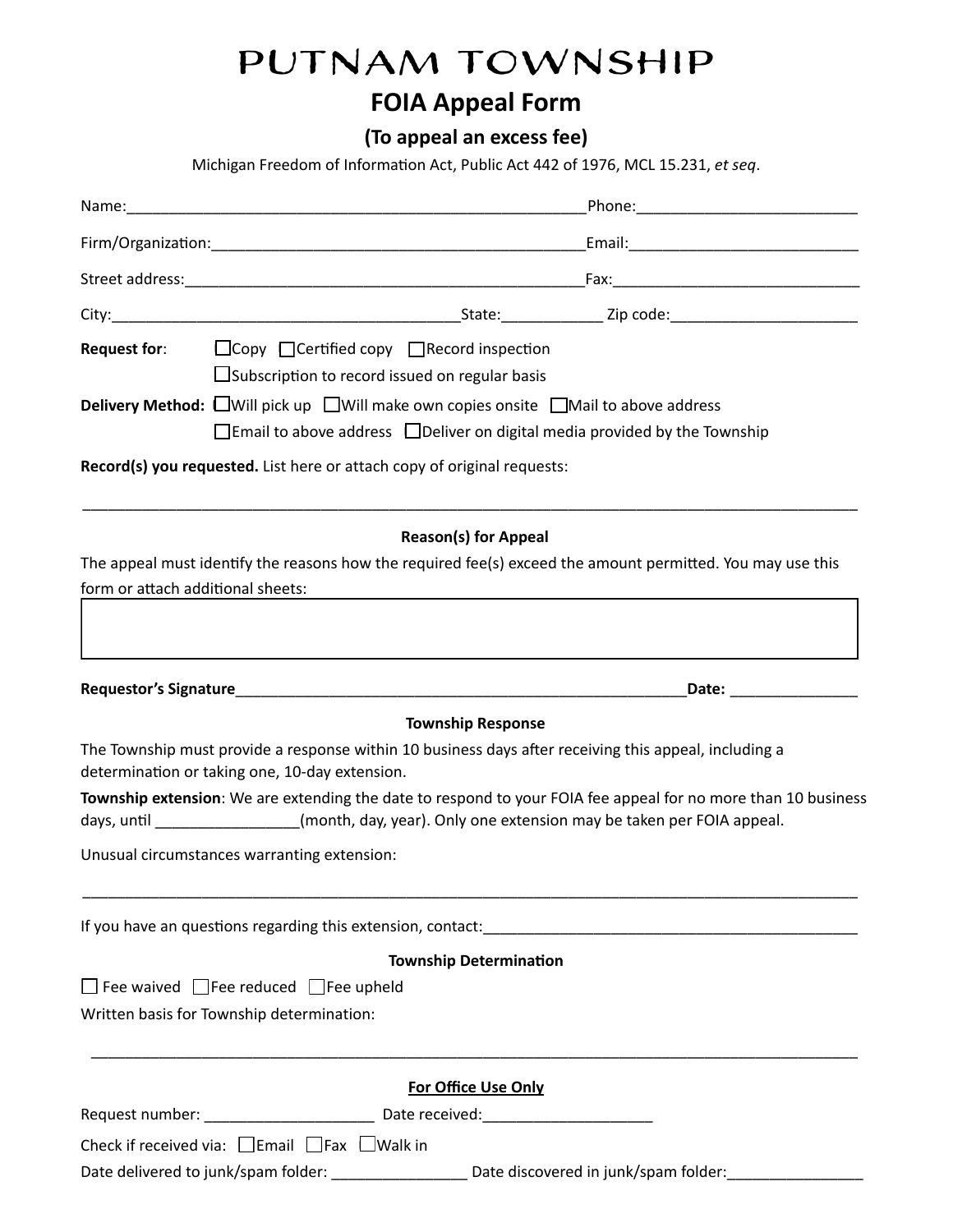## **Notice of Requestor's Right to Seek Judicial Review**

You are entitled under Section 10 of the Michigan Freedom of Information Act, MCL 15.240, to appeal this denial to the Township board or to commence an action in the Circuit Court to compel disclosure of the requested record if you believe they were wrongfully withheld from disclosure. If, after judicial review, the court determines that the Township has not complied with MC 15.2345 in making this denial and orders disclosure of all or a portion of a public record, you have the right to receive attorney's fees and damages as provided in MCL 15.240. (See back of this form for additional information on your rights.)

| <b>Signature of FOIA Coordinator:</b><br>Date |  |
|-----------------------------------------------|--|
|-----------------------------------------------|--|

## **FREEDOM OF INFORMATION ACT (EXCERPT) Act 442 of 1976**

## 15.240a Fee in excess of amount permitted under procedures and guidelines or MCL 15.234.

Sec. 10a.

(1) If a public body requires a fee that exceeds the amount permitted under its publicly available procedures and guidelines or section 4, the requesting person may do any of the following:

 (a) If the public body provides for fee appeals to the head of the public body in its publicly available procedures and guidelines, submit to the head of the public body a written appeal for a fee reduction that specifically states the word "appeal" and idenfies how the required fee exceeds the amount permitted under the public body's available procedures and guidelines or section 4.

(b) Commence a civil action in the circuit court, or if the decision of a state public body is at issue, in the court of claims, for a fee reduction. The action must be filed within 45 days after receiving the notice of the required fee or a determination of an appeal to the head of a public body. If a civil action is commenced against the public body under this subdivision, the public body is not obligated to complete the processing of the written request for the public record at issue until the court resolves the fee dispute. An action shall not be filed under this subdivision unless 1 of the following applies:

(i) The public body does not provide for appeals under subdivision (a).

(ii) The head of the public body failed to respond to a written appeal as required under subsection (2).

(iii) The head of the public body issued a determination to a written appeal as required under subsection (2).

(2) Within 10 business days after receiving a written appeal under subsection  $(1)(a)$ , the head of a public body shall do 1 of the following:

## (a) Waive the fee.

(b) Reduce the fee and issue a written determination to the requesting person indicating the specific basis under section 4 that supports the remaining fee. The determination shall include a certification from the head of the public body that the statements in the determination are accurate and that the reduced fee amount complies with its publicly available procedures and guidelines and section 4.